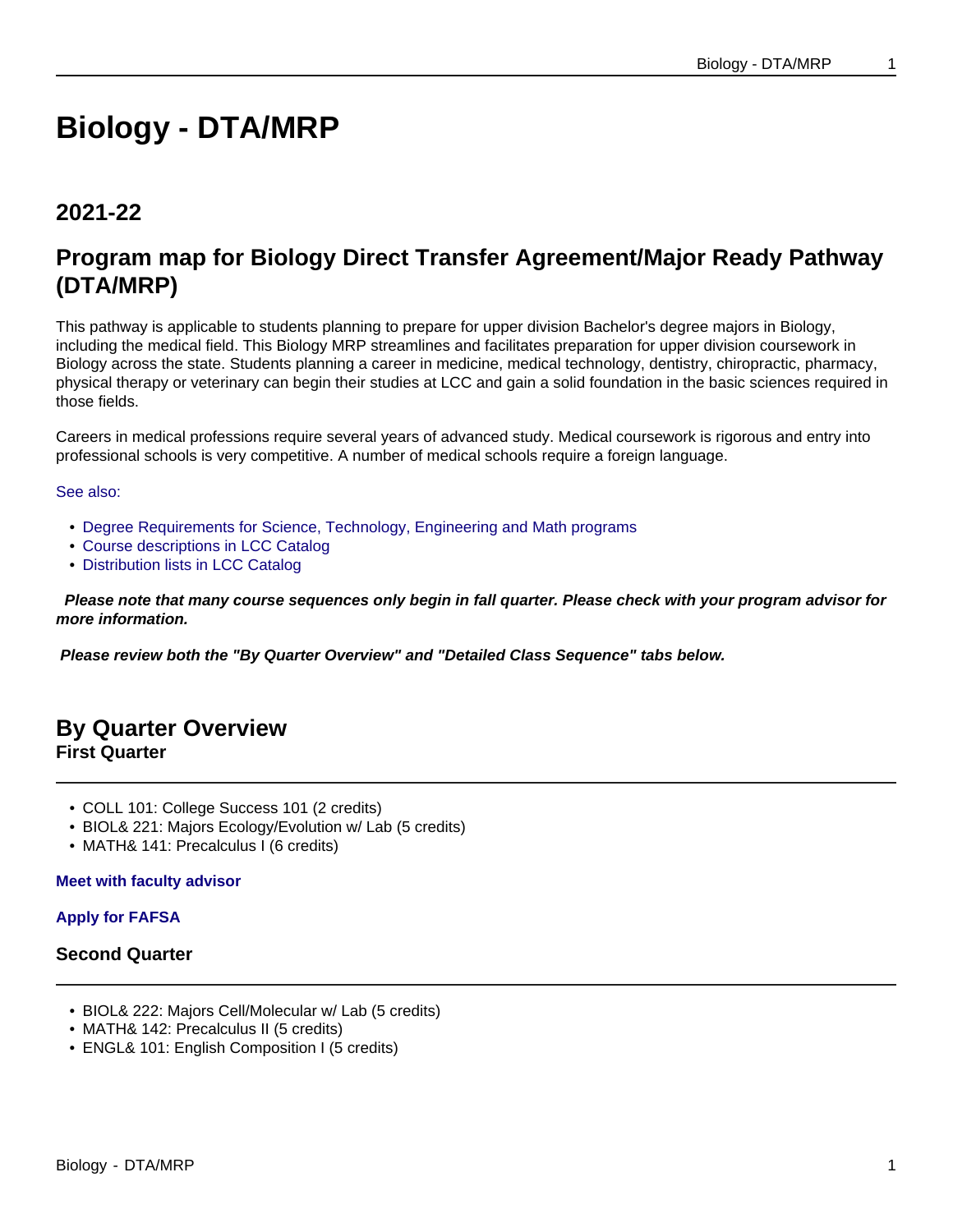#### **Meet with faculty advisor**

#### **Decide on transfer university; research transfer requirements; contact transfer university advisor**

#### **Third Quarter**

- BIOL& 223: Majors Organismal Physiology (5 credits)
- Choose one:
	- ANTH& 204: Archaeology (5 credits)
	- CDS 101: Intro to Addictions/Chemical Dependency (5 credits)
	- ECON 105: Introduction to Economics (5 credits)
	- HIST& 128: World Civilization III (5 credits)
	- POLS& 202: American Government (5 credits)
	- PSYC& 100: General Psychology (5 credits)
	- SOC& 101: Intro to Sociology (5 credits)
- ENGL& 102: English Composition II (5 credits)

#### **Meet with faculty advisor**

#### **Fourth Quarter (Summer)**

- Choose one:
	- ART& 100: Art Appreciation (5 credits)
	- HUM 104: Ethics and Cultural Values (5 credits)
	- MUSC& 105: Music Appreciation (5 credits)

## **Fifth Quarter**

- CHEM& 161: General Chemistry w/ Lab I (5 credits)
- MATH& 151: Calculus I (5 credits)
- Choose one:
	- ANTH& 100: Survey of Anthropology (5 credits)
	- CDS 101: Intro to Addictions/Chemical Dependency (5 credits)
	- ECON 105: Introduction to Economics (5 credits)
	- HIST& 128: World Civilization III (5 credits)
	- POLS&202: American Government (5 credits)
	- PSYC& 100: General Psychology (5 credits)
	- SOC& 101: Intro to Sociology (5 credits)

#### **Meet with faculty advisor**

#### **Apply for FAFSA**

**Contact transfer university advisor**

**Apply to transfer university**

#### **Sixth Quarter**

<sup>•</sup> CHEM& 162: General Chemistry w/ Lab II (5 credits)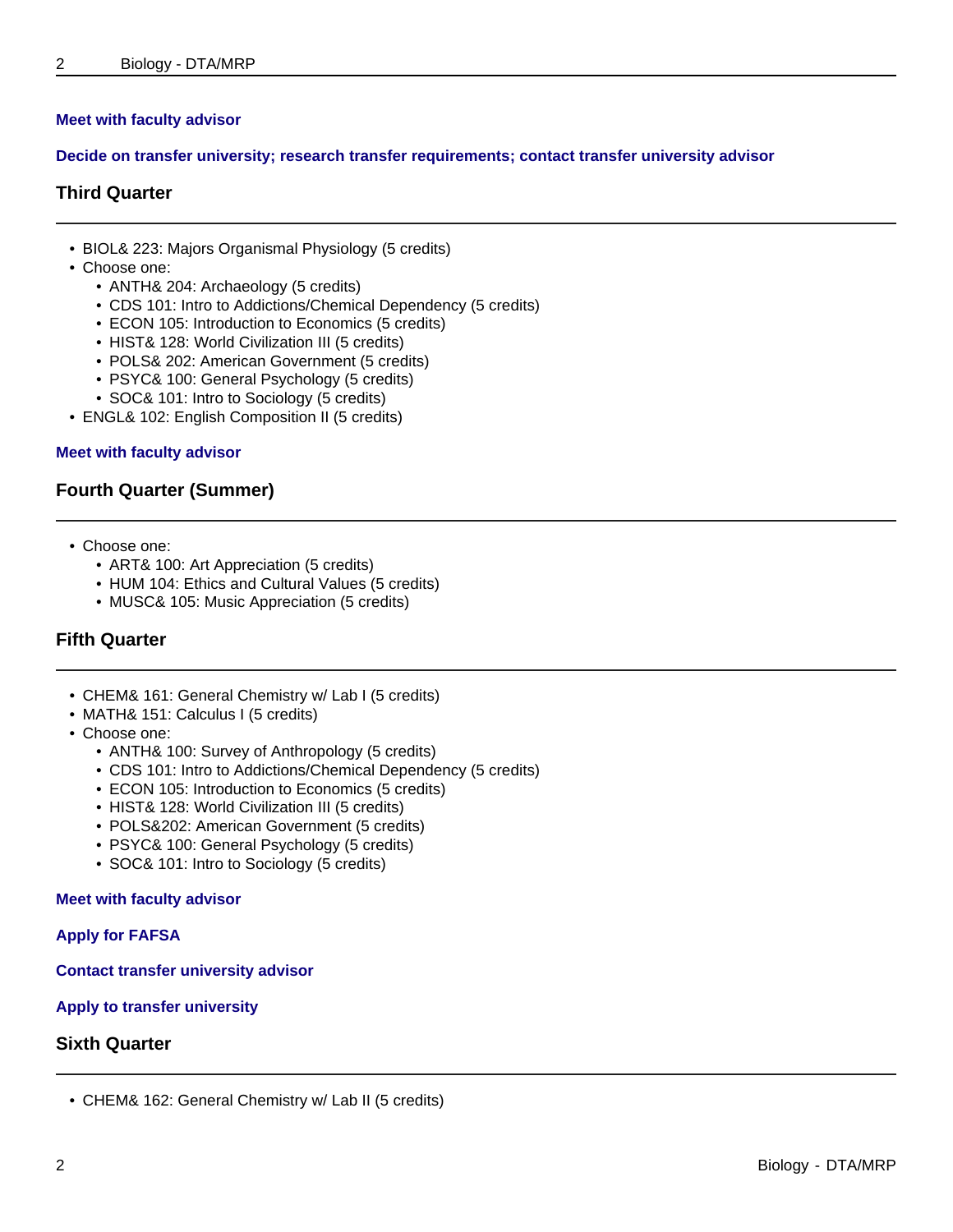- Choose one:
	- ART&100: Art Appreciation (5 credits)
	- ART 130: Intro to Graphic Design (5 credits)
	- CMST& 250: Intercultural Communication (5 credits)
	- DRMA& 101: Intro to Theatre (5 credits)
	- HUM 104: Ethics and Cultural Values (5 credits)
	- HUM 210: Myths and Rites (5 credits)
	- MUSC& 105: Music Appreciation (5 credits)
- Choose one:
	- CMST& 220: Public Speaking (5 credits)
	- CMST& 230: Small Group Communication (5 credits)

#### **Meet with faculty advisor**

#### **Apply for Spring graduation**

# **Seventh Quarter**

- CHEM& 163: General Chemistry w/ Lab III (5 credits)
- Choose one:
	- ANTH& 204: Archaeology (5 credits)
	- CDS 101: Intro to Addictions/Chemical Dependency (5 credits)
	- ECON 105: Introduction to Economics (5 credits)
	- HIST& 128: World Civilization III (5 credits)
	- POLS&202: American Government (5 credits)
	- PSYC& 100: General Psychology (5 credits)
	- SOC& 101: Intro to Sociology (5 credits)
- Choose one:
	- ART&100: Art Appreciation (5 credits)
	- ART 162: Digital Fundamentals for Art and Design (5 credits)
	- CMST& 250: Intercultural Communication (5 credits)
	- DRMA& 101: Intro to Theatre (5 credits)
	- MUSC& 105: Music Appreciation (5 credits)
	- PHIL& 101: Intro to Philosophy (5 credits)
	- HUM 210: Myths and Rites (5 credits)

## **Spring Graduation**

# **Detailed Class Sequence**

# **1. College Success**

COLL 101: College Success 101 (2 credits)

# **2. Natural Sciences Requirement**

BIOL& 221: Majors Ecology/Evolution w/ Lab (5 credits)

# **3. Prerequisite Coursework / Elective**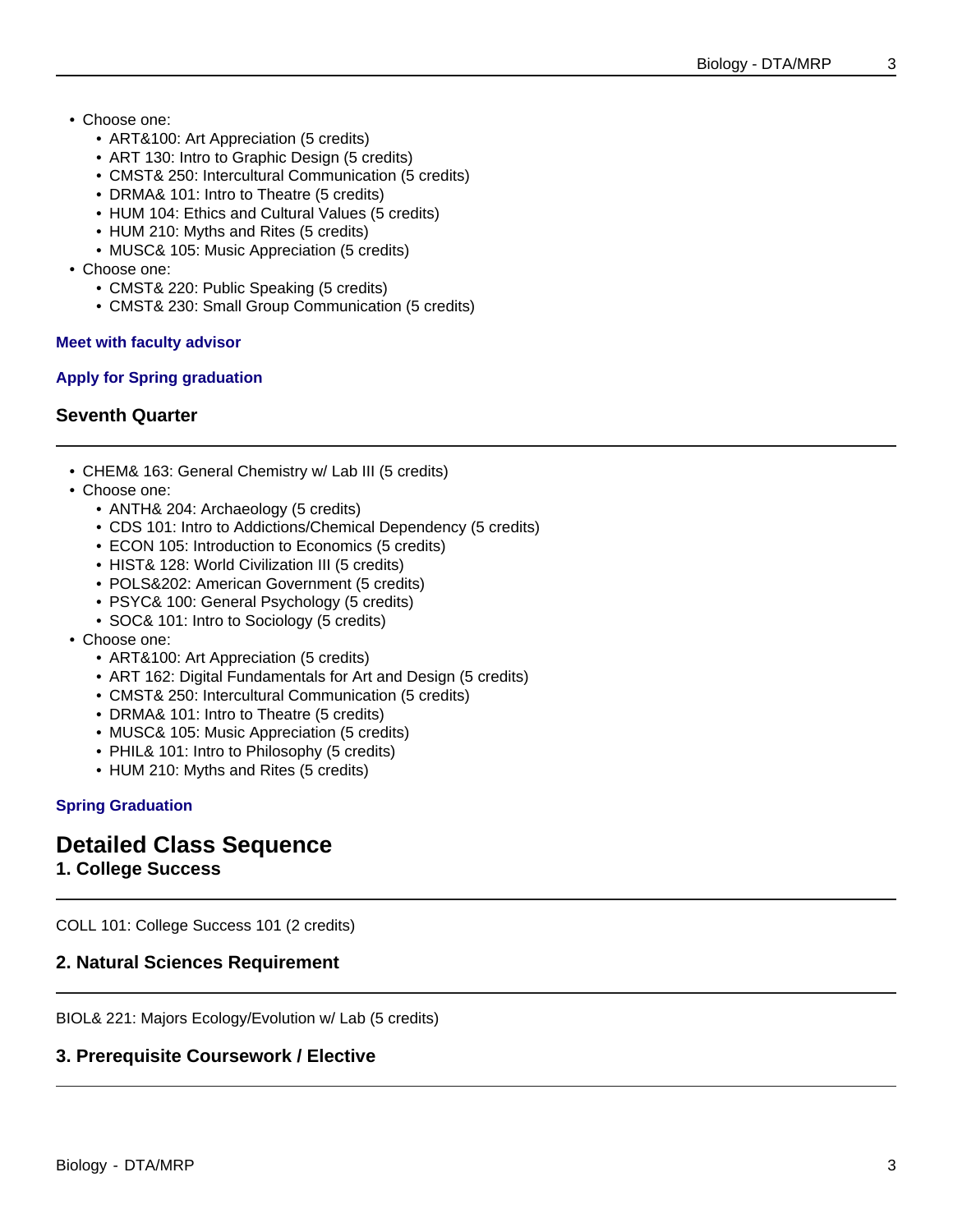#### MATH& 141: Precalculus I (6 credits)

• Prerequisites: C or better in MATH 098, B or better in ABE 092, or placement.

# **4. Natural Sciences Requirement**

BIOL& 222: Majors Cell/Molecular w/ Lab (5 credits)

• Prerequisite: BIOL& 221 with 2.0 or better.

# **5. Prerequisite Coursework / Elective**

MATH& 142: Precalculus II (5 credits)

• Prerequisites: C or better in MATH& 141.

## **6. Communications Requirement**

ENGL& 101: English Comp I (5 credits)

• Prerequisites: College level reading and writing skills or completion of ENGL 099 or TECH 105 with a grade of C or better.

## **7. Natural Sciences Requirement**

BIOL& 223: Majors Organismal Phys w/ Lab (5 credits)

- Prerequisite: BIOL& 222 with 2.0 or better.
- **8. Social Science Requirement**

Choose one of these recommended courses:

- ANTH& 204: Archaeology (5 credits)
- CDS 101: Intro to Addictions/Chemical Dependency (5 credits)
- ECON 105: Introduction to Economics (5 credits)
- HIST& 128: World Civilization III (5 credits)
	- Meets LCC's diversity requirement
	- Fulfills [ROOT] requirement at WSU
- POLS& 202: American Government (5 credits)
- PSYC& 100: General Psychology (5 credits)
- SOC& 101: Intro to Sociology (5 credits)
	- Meets LCC's diversity requirement

# **9. Communication Requirement**

ENGL& 102: English Composition II (5 credits)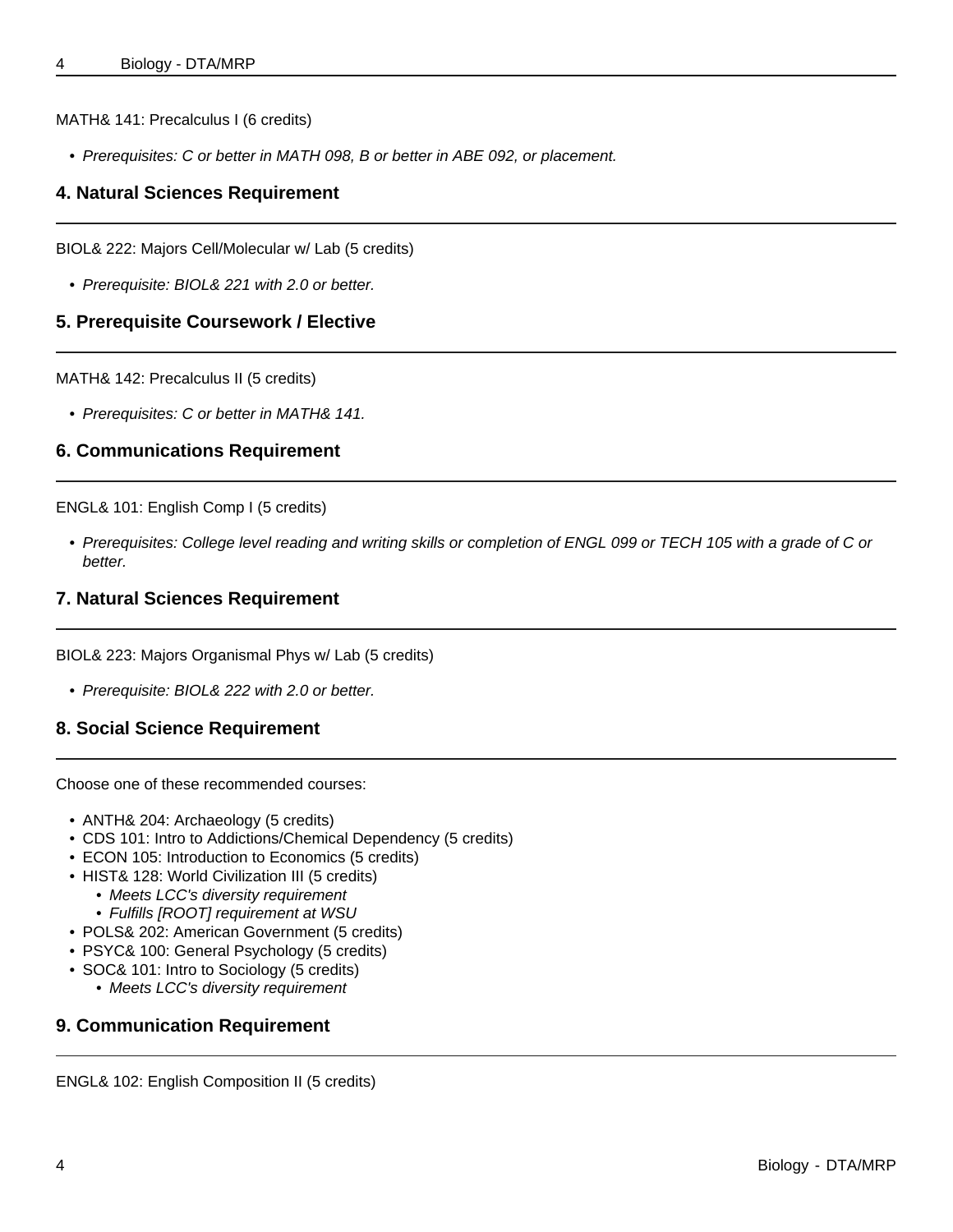#### • Prerequisite: ENGL& 101

# **10. Humanities Requirement**

Choose one of these recommended courses:

- ART& 100: Art Appreciation (5 credits)
	- Meets LCC's diversity requirement
- HUM 104: Ethics and Cultural Values (5 credits) • Meets LCC's diversity requirement
- MUSC& 105: Music Appreciation (5 credits)

## **11. Natural Sciences Requirement**

CHEM& 161: General Chemistry w/ Lab I (5 credits)

• Prerequisites: CHEM& 100 or high school chemistry and MATH 098.

# **12. Math Requirement**

#### MATH& 151: Calculus I (5 credits)

• Prerequisite: MATH& 142 with a grade of C or better.

# **13. Social Sciences Requirement**

Choose one of the following recommended courses:

- ANTH& 100: Survey of Anthropology (5 credits)
	- Meets LCC's diversity requirement
	- Fulfills [DIVR] requirement at WSU
- CDS 101: Intro to Addictions/Chemical Dependency (5 credits)
- ECON 105: Introduction to Economics (5 credits)
- HIST& 128: World Civilization III (5 credits)
	- Meets LCC's diversity requirement
	- Fulfills [ROOT] requirement at WSU
- POLS& 202: American Government (5 credits)
- PSYC& 100: General Psychology (5 credits)
- SOC& 101: Intro to Sociology (5 credits)
	- Meets LCC's diversity requirement

# **14. Natural Sciences Requirement**

CHEM& 162: General Chemistry w/ Lab II (5 credits)

• Prerequisites: CHEM& 161

# **15. Humanities Requirement**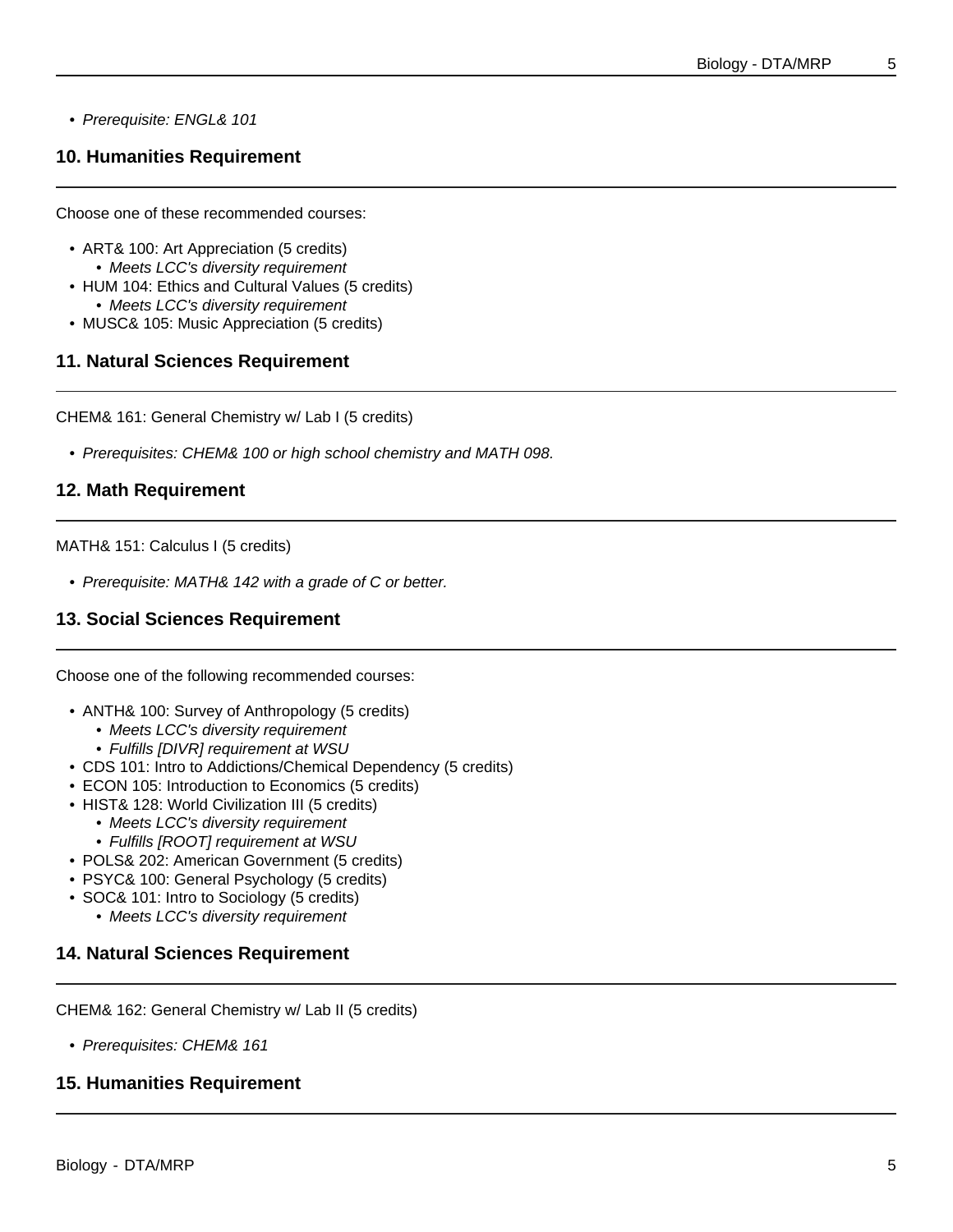Choose one of these recommended courses:

- ART& 100: Art Appreciation (5 credits)
- Meets LCC's diversity requirement
- ART 130: Intro to Graphic Design (5 credits)
- CMST& 250: Intercultural Communication (5 credits)
	- Meets LCC's diversity requirement
	- Fulfills [DIVR] requirement at WSU
- DRMA& 101: Intro to Theatre (5 credits)
- HUM 104: Ethics and Cultural Values (5 credits) • Meets LCC's diversity requirement
- HUM 210: Myths and Rites (5 credits)
	- Meets LCC's diversity requirement
- MUSC& 105: Music Appreciation (5 credits)

# **16. Communications Requirement**

Choose one:

- CMST& 220: Public Speaking (5 credits)
- CMST& 230: Small Group Communication (5 credits)

# **17. Natural Sciences Requirement**

CHEM& 163: General Chemistry w/ Lab III (5 credits)

• Prerequisites: CHEM& 162

# **18. Social Science Requirement**

Choose one of these recommended courses:

- ANTH& 204: Archaeology (5 credits)
- CDS 101: Intro to Addictions/Chemical Dependency (5 credits)
- ECON 105: Introduction to Economics (5 credits)
- HIST& 128: World Civilization III (5 credits)
	- Meets LCC's diversity requirement
	- Fulfills [ROOT] requirement at WSU
- POLS&202: American Government (5 credits)
- PSYC& 100: General Psychology (5 credits)
- SOC& 101: Intro to Sociology (5 credits)
	- Meets LCC's diversity requirement

# **19. Humanities Requirement**

Choose one of these recommended courses:

- ART& 100: Art Appreciation (5 credits)
	- Meets LCC's diversity requirement
- ART 162: Digital Fundamentals for Art and Design (5 credits)